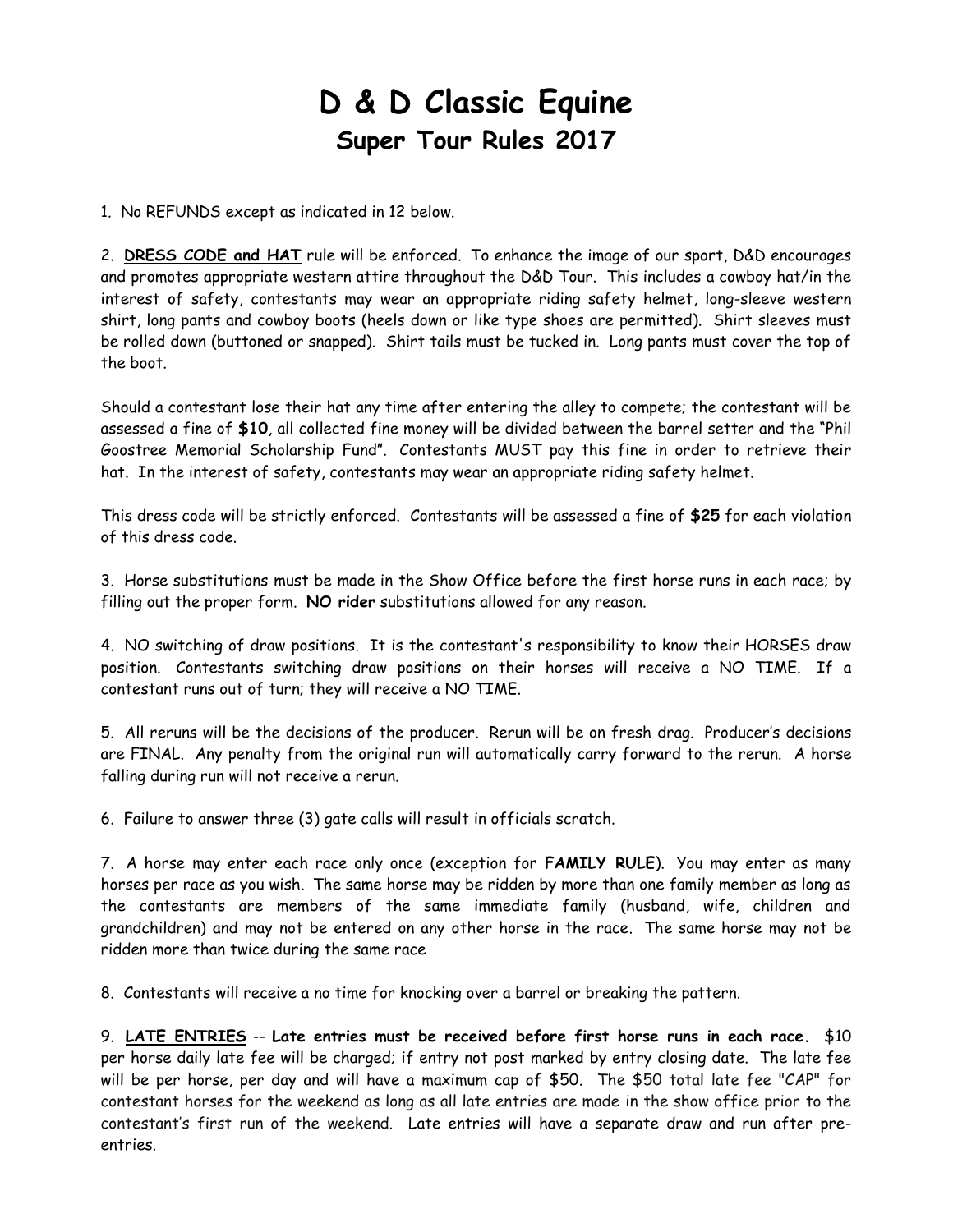10. There will be a \$25 one time Processing Fee per contestant for entire event. The Processing Fee will be non-refundable should the contestant withdraw from the race for any reason.

11. **[DOCTOR/VET OUT RULE](file:///C:/Users/chuck/Desktop/My%20Web%20Sites/2015/Rules_2015/rule_VetOut_2014.asp)** – Should a contestant need to vet out or doctor release out of a show, the contestant must notify the Show Office before the first horse runs in each race to be released from. You will receive your entry fees and late fees only. The Processing Fee will not be refunded.

12. You will no longer be required to present a valid vet release or doctor's release in order to qualify for this refund; however, you must notify the show office before the first horse runs in each race to be released from. At that time your entry will be shown as a scratch and the entry fee will be deducted from the payout for that race. Your refund check will be ready by the end of that race. We appreciate our contestants and hopefully this is one way we can show our appreciation and benefit both of us.

\*It is our hopes that this change will encourage our contestants that have not been able to pre-enter our shows for that reason.\*

13. **[MAIN RACE PAYOUT & FORMAT:](file:///C:/Users/chuck/Desktop/My%20Web%20Sites/2015/Rules_2015/rule_PlacesPaid_2014.asp)** 5-D format (1/2 second split between divisions), with 75% payback, added money split equally between Divisions. Each Main race is separate. If all places in a division are not filled, unpaid moneys will be divided proportionately between all divisions.

14. **[INCENTIVE RACES PAYOUT & FORMAT:](file:///C:/Users/chuck/Desktop/My%20Web%20Sites/2015/Rules_2015/rule_PlacesPaid_2014.asp)** Incentive Races are side pots with carryover time from the Main Barrel Races. You make one run per race and that run/time carries over from the Main Barrel Races to the Rider's Incentive Race. Incentive Race Results will be determined after Main Race results and office work is completed daily. Incentive Races will be a 4-D format (1/2, 1/2, whole split between divisions), with 75% payback. Each race is separate. If all places in a division are not filled, the unpaid moneys will be divided proportionately between all divisions.

15. **[INCENTIVE RACES](file:///C:/Users/chuck/Desktop/My%20Web%20Sites/2015/Rules_2015/rule_PlacesPaid_2014.asp) CLASS AGES:** Adult Incentive: ages 18 – 54 ~ Senior Incentive: ages 55+ as of January  $1^{st}$  ~ Youth Incentive: 17 as of January  $1^{st}$ .

16. NEW for 2017 **WEEKEND WARRIOR SIDEPOT** ~

- **WEEKEND WARRIOR SIDEPOT FORMAT:** Fastest time of the three (3) races sets the pace for the **WEEKEND WARRIOR SIDEPOT** 5-D format (1/2 second split between divisions), with 80% payback, \$200 added money split equally between Divisions.
- \$30 entry fee per Rider and Horse.
- Times for Rider and Horse combo ran in Main race carry over to the Weekend Warrior Side pot. Three (3) carryovers if you run all three main races, two (2) if you only run two main races and ONLY one (1) carryover if you only run one of the main races.
- If all places in a division are not filled, unpaid moneys will be divided proportionately between all divisions.

17. All contestants and their family members are expected to display good sportsmanship at all times. No level of abuse toward any animal at this event will be allowed. Foul language, misconduct or abusive comments spoken to any Contestant, Spectator, Staff Member or Arena Personnel will result in immediate contestant disqualification and no refund of entry fees. Contestants are also responsible for traveling companions and their family members.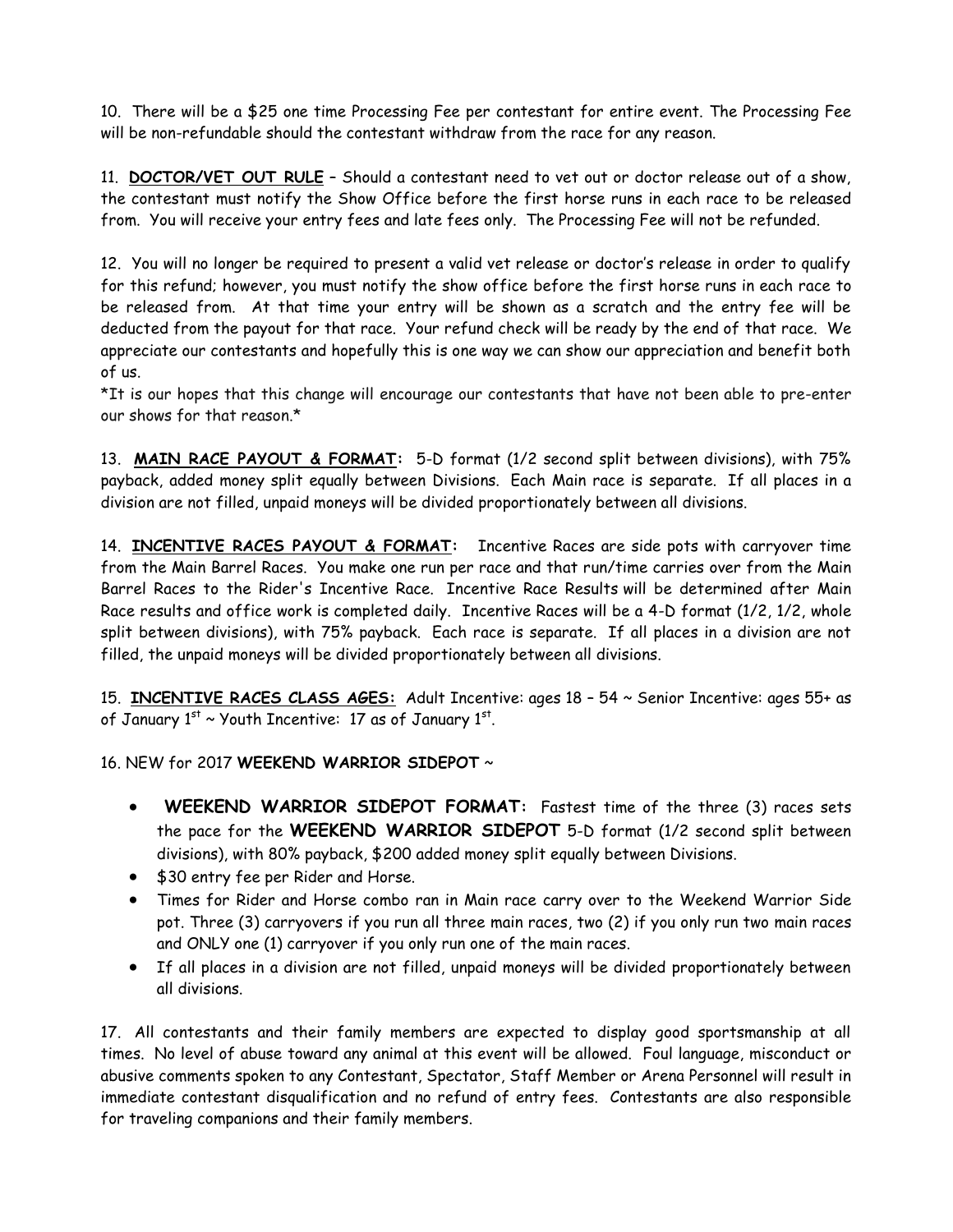18. All late entries paid in cash or credit card (where available). No exceptions.

19. All horses must be placed in stall belonging to the arena if staying on the grounds overnight. Only one horse per stall. NO PORTABLE PENS OR TIE OUTS ALLOWED.

20. D&D Barrel Productions reserve the right to refuse any entry.

21. A \$45.00 return check fee plus bank fees charged on all returned checks.

22. Any checks not picked up in the office at the show will be mailed. Should the check get lost in the mail; we will look to the contestant for any bank charges to place a stop payment on any lost check. Should there be a need to reissue a check; (lost in the mail because of incorrect address on the entry form, washed, etc.); we will deduct the stop payment bank charges from the reissued check.



#### **2017 Super Tour ~ MOST CONSISTENT~ Award Rules**

1. In order to be eligible for "The Most Consistent Horse Award", a horse/rider combo has to enter all 3 races in a weekend at a D&D Barrel Production event and have 3 clean runs (a no-time makes you ineligible). Award will be presented at the end of the 3-day show. Winner must be present. If a called winner is not present, the next place winner will be announced. This will be done until the winner is present and claim their award. The award for most consistent will be a Certificate for entry fees and Processing Fee for one horse at a future race in 2017. Value of the certificate will be \$155.

2. "The Most Consistent Horse Award" is calculated by taking the positive differences (absolute value) between run #1 and run #2, between run #2 and run #3 and between run #1 and run #3. The 3 differences are then added together to get your time difference for the weekend. See Examples below for more details.

| Horse/Rider            | Race #1 | Race #2 | Race #3 | $R#1 - R#2$ | R#2-R#3 | R#1-R#3 | Total             |
|------------------------|---------|---------|---------|-------------|---------|---------|-------------------|
| Rider A /<br>' Horse A | 17.927  | 17.901  | 18,209  | 0.026       | 0.308   | 0.282   | 0.616             |
| Rider A / Horse B      | 18.037  | 18.090  | 918.33  | 0.053       | 900.24  | 899.96  | <b>Ineliaible</b> |
| Rider B / Horse C      | 17.761  | 17.831  | 17.787  | 0.070       | 0.044   | 0.026   | 0.140             |

**Race Example**: (Rider B with Horse C is the most consistent winner)

|  | Race Example: (Actual data from 2005 D&D Race) |  |
|--|------------------------------------------------|--|
|--|------------------------------------------------|--|

| RIDER           | <b>HOME</b><br><b>TOWN</b> | <b>HORSE</b>       | Race 1 | Race 2 | Race 3 | Difference |
|-----------------|----------------------------|--------------------|--------|--------|--------|------------|
| Jennifer Harden | Duncan, OK                 | Jack               | 15,805 | 15.792 | 15.768 | 0.074      |
| Janette Davis   | Elk City, OK               | Buckle Bunnie Elsa | 16,380 | 16.419 | 16.398 | 0.078      |
| Cindy Easter    | Cache, OK                  | Fallon             | 15.983 | 16.055 | 15.980 | 0.150      |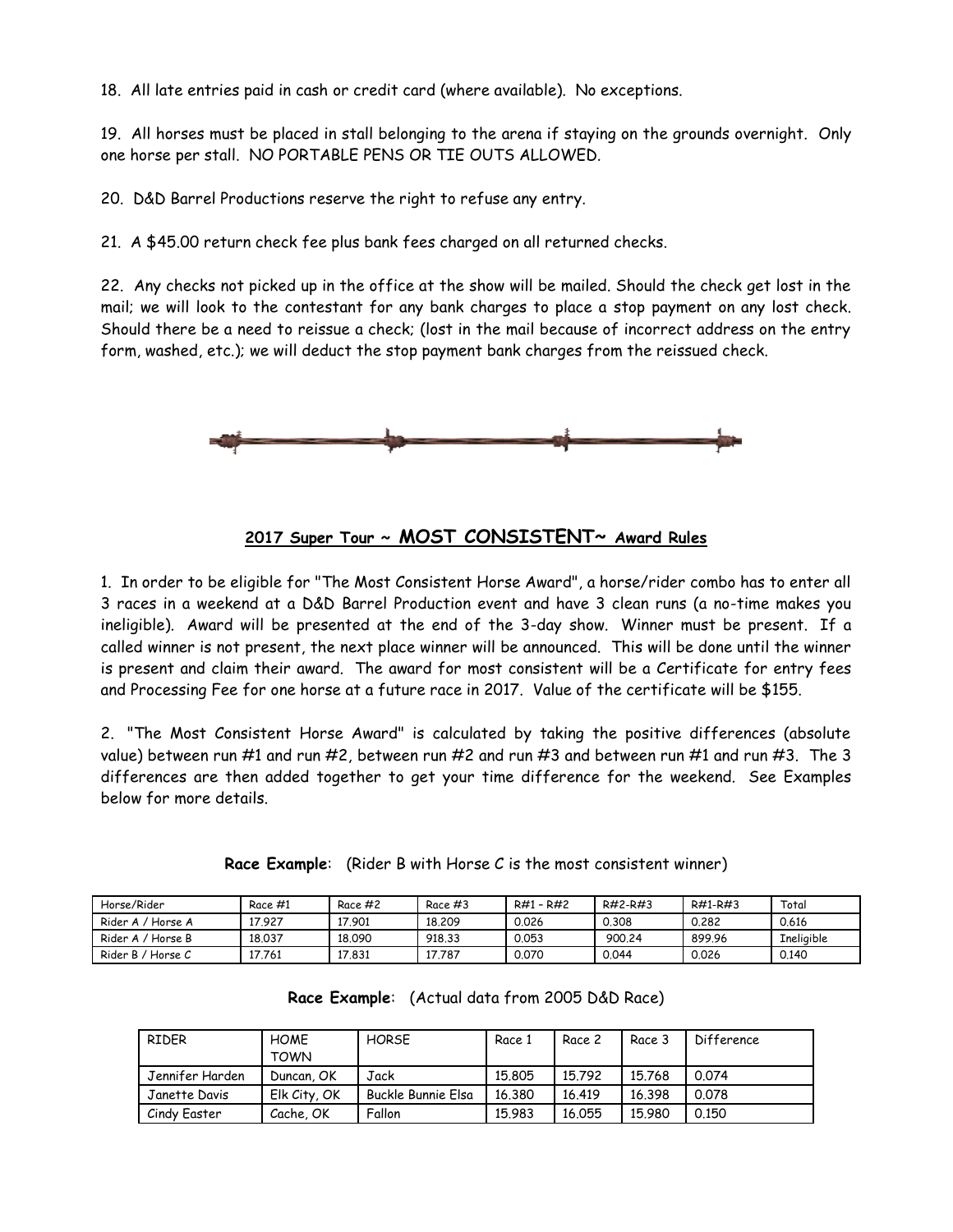

#### **2017 Super Tour ~EXHIBITION and OPEN Arena~ Rules**

- 1. OPEN Arena from 9 a.m. through 11 a.m.
- 2. \$5 Exhibition tickets will be sold in the office for 1 hour increments (11 a.m. – 12 p.m.)(12 p.m.-1 p.m.)(1 p.m. – 2 p.m.)(2 p.m. – 3 p.m.)(3 p.m. – 4 p.m.)
- 3. NO Pre-entry Exhibitions; tickets will go on sale at 9 a.m. on Friday.
- 4. Riders will be limited to a purchase of 8 tickets.
- 5. \$10 for going over the 60 second time limit on the exhibition.
- 6. Pop Up Barrels on the stakes
- 7. Turn your ticket in at the gate before you run



### **2017 Super Tour Year End Award Rules**

1. Yearend standings are calculated on total money Horse/Rider combination won in Open 5D races; by division, through Race 2 of the final show of the 2017 D&D Show Season.

2. Contestant can only win one year end award. This will be determined by highest placing of contestant.

3. Yearend standings will be posted on the D&D Barrel Productions web pages and at D&D Shows.

4. No membership or additional fee required to be eligible for awards.

5. Must enter a minimum of different 3 shows, (i.e.; Waco, Abilene, & Graham) to qualify for yearend awards.

6. Awards will be given through the third (3rd) place per division. (New Yearend Awards 2017) NO Awards will be shipped; if you are unable to be present, you will need to have someone available at the race to pick your award up.